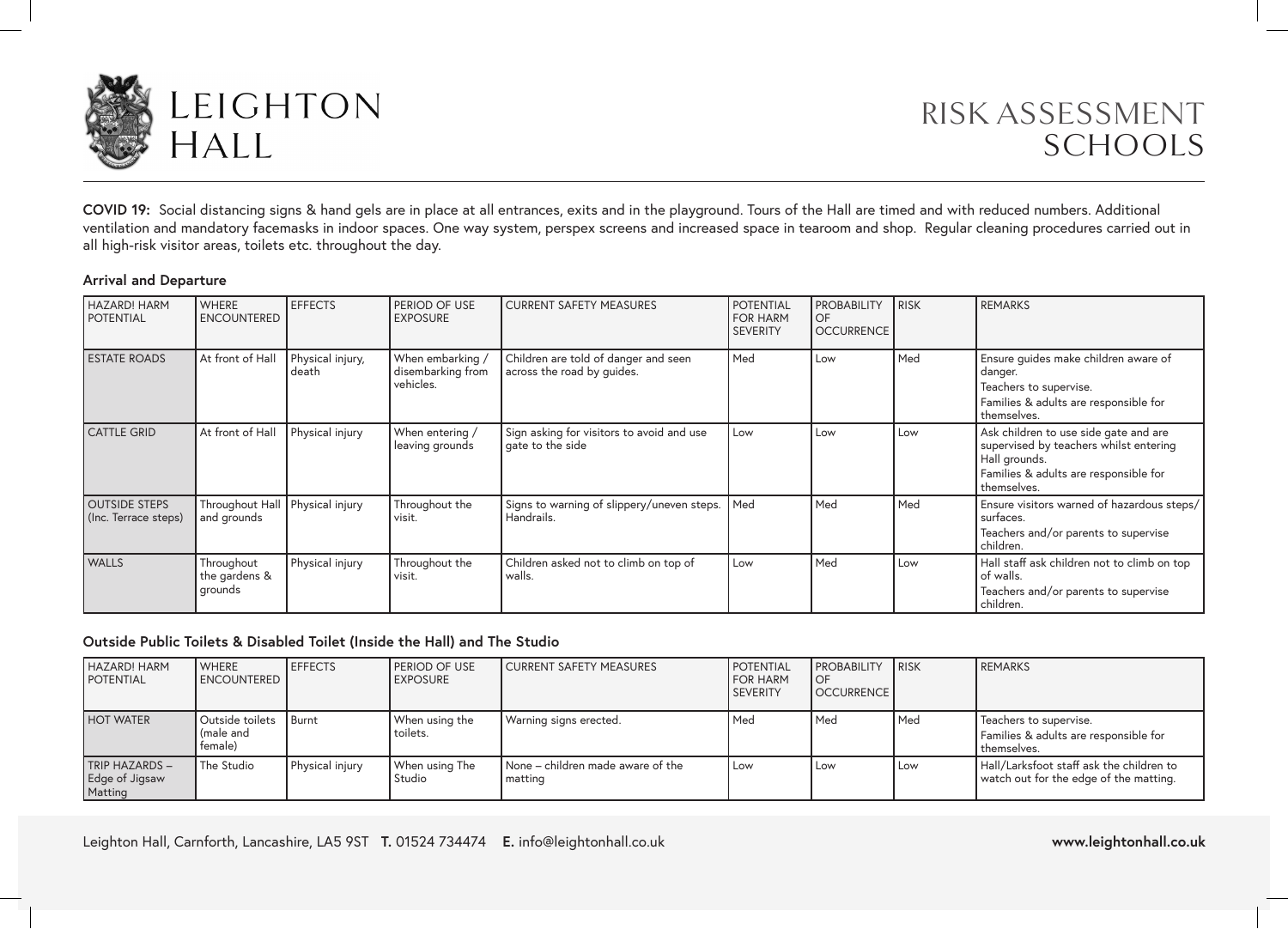# **Woodland Walk, Garden and Grounds**

| <b>HAZARD! HARM</b><br><b>POTENTIAL</b>                | WHERE<br><b>ENCOUNTERED</b>              | <b>EFFECTS</b>                                                                                                                                              | PERIOD OF USE<br><b>EXPOSURE</b>                 | <b>CURRENT SAFETY MEASURES</b>                                                                                                               | <b>POTENTIAL</b><br><b>FOR HARM</b><br><b>SEVERITY</b> | <b>PROBABILITY</b><br>OF<br><b>OCCURRENCE</b> | <b>RISK</b> | <b>REMARKS</b>                                                                                                                                                                                                                                                                                     |
|--------------------------------------------------------|------------------------------------------|-------------------------------------------------------------------------------------------------------------------------------------------------------------|--------------------------------------------------|----------------------------------------------------------------------------------------------------------------------------------------------|--------------------------------------------------------|-----------------------------------------------|-------------|----------------------------------------------------------------------------------------------------------------------------------------------------------------------------------------------------------------------------------------------------------------------------------------------------|
| PONDS, WATER<br><b>FEATURES</b>                        | Garden                                   | Drowning,<br>exposure to wet/<br>cold                                                                                                                       | While in garden                                  | Children asked not to go near edge of<br>pond.                                                                                               | High                                                   | Med                                           | Med         | Fence in place round pond. Sluice has<br>metal mesh cover.<br>Adults to supervise children near the pond.                                                                                                                                                                                          |
| <b>GARDEN TRACKS/</b><br><b>PATHS</b>                  | Woodland Walk, Physical injury<br>Garden |                                                                                                                                                             | While in garden/<br>woods.                       | Wood chips laid in places to create even<br>surface.                                                                                         | Low                                                    | Med                                           | Low         | Ensure visitors stick to tracks especially<br>where limestone grikes are evident.<br>Parents/adults to supervise children.                                                                                                                                                                         |
| <b>DRAIN INSPECTION</b><br><b>GRID</b>                 | <b>Walled Garden</b>                     | Physical injury                                                                                                                                             | In the garden                                    | Metal grid in place to cover                                                                                                                 | Low                                                    | Low                                           | Low         | Visitors to be asked not to walk over grid.<br>Families & adults are responsible for<br>themselves.                                                                                                                                                                                                |
| THE PLAYGROUND                                         | Woodland Walk                            | Physical injury.<br><b>Hazardous</b><br>substances <i>i.e.</i><br>wild animal<br>faeces. Equipment<br>failure, Burns from<br>the slide, Impact<br>by swings | During Woodland<br>Walk and general<br>play time | Daily visual inspections, Weekly formal<br>visual inspections that are recorded, raking<br>of the bark surface. Slide is shaded by<br>trees. | Med                                                    | Med                                           | Med         | Annual Inspection by an external company<br>Children to be supervised at all times by<br>their teachers and or parents<br>Bark surface to be replaced when required.<br>Pets are prohibited unless assistance dogs<br>etc.<br>Regular checks on the temperature of the<br>slide during hot weather |
| <b>GARDEN</b><br><b>EQUIPMENT.</b><br><b>MACHINERY</b> | Woodland Walk,<br>Garden                 | Physical injury                                                                                                                                             | In Woodland Walk<br>and Garden                   | Staff to avoid working in public areas when   High<br>visitors are on site                                                                   |                                                        | Low                                           | Low         | Avoid leaving machinery / tools unattended<br>if visitors are on site.<br>If work is unavoidable, ensure visitors are<br>kept at a safe distance.                                                                                                                                                  |
| YEW, LAUREL<br><b>BERRIES, FUNGI</b>                   | Woodland Walk, Poisoning<br>Garden       |                                                                                                                                                             | In Woodland Walk<br>and Garden                   | None.                                                                                                                                        | Med                                                    | Low                                           | Low         | Visitors and teachers are responsible for<br>themselves and their children to make sure<br>they do not to eat/touch berries/fungi.<br>Teachers to supervise.                                                                                                                                       |

# **Leighton Hall Tour**

| HAZARD! HARM<br><b>POTENTIAL</b>                                   | <b>WHERE</b><br><b>ENCOUNTERED</b> | <b>EFFECTS</b>  | <b>PERIOD OF USE</b><br><b>LEXPOSURE</b> | CURRENT SAFETY MEASURES                                         | <i><b>POTENTIAL</b></i><br><b>I</b> FOR HARM<br>l SEVERITY | <b>PROBABILITY</b><br>l OF<br><b>OCCURRENCE</b> | <b>IRISK</b> | REMARKS                                                                                                                                                                                  |
|--------------------------------------------------------------------|------------------------------------|-----------------|------------------------------------------|-----------------------------------------------------------------|------------------------------------------------------------|-------------------------------------------------|--------------|------------------------------------------------------------------------------------------------------------------------------------------------------------------------------------------|
| <b>ELECTRICAL</b><br><b>CABLES</b>                                 | Throughout the<br>Hall             | Physical injury | During tour of Hall                      | Visitors are warned of potential hazards<br>throughout the tour | l Med                                                      | l Med                                           | l Med        | Avoid having trailing cables in the house<br>during tours.<br>Visitors should be made aware of hazards                                                                                   |
| <b>HEATERS, OPEN</b><br><b>FIRES, HEATING</b><br><b>APPLIANCES</b> | Throughout the<br>l Hall           | Physical injury | During tour of Hall                      | Visitors are warned of potential hazards<br>throughout the tour | Med                                                        | Med                                             | Med          | Use of appliances, tools and heaters<br>should be avoided when visitors are in the<br>Hall. Fire quards in place.<br>Children must be supervised by parents/<br>I teachers at all times. |
| <b>UNEVEN FLOORS</b>                                               | Throughout the<br>Hall             | Physical injury | During tour of Hall                      | Visitors are warned of potential hazards<br>throughout the tour | Med                                                        | l Med                                           | Med          | Visitors should be made aware of hazards.<br>Cleaning of flags should be avoided<br>immediately prior to tours.                                                                          |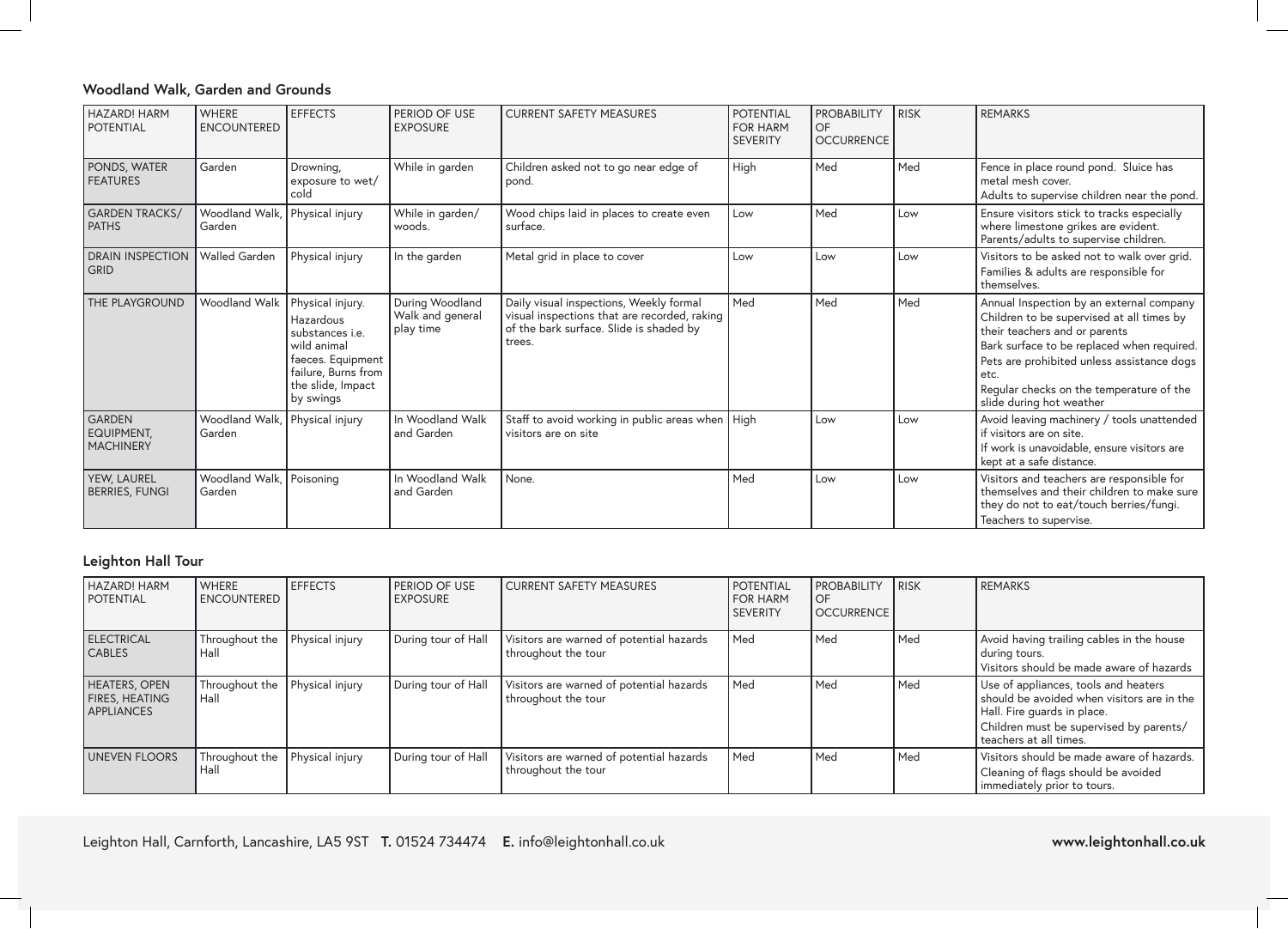# **Leighton Hall Tour continued...**

| STEPS, STAIRCASES, Woodland Walk Physical injury<br><b>THRESHOLDS</b> |                                |                     | Throughout the tour   Visitors are warned of potential hazards<br>l throuahout the tour | l Med | l Med | Med | Ensure visitors are warned of slippery /<br>uneven and un-obvious steps, thresholds.<br>Banisters to be checked / maintained<br>so that they are safe to use. Make sure<br>I spindles are secure. |
|-----------------------------------------------------------------------|--------------------------------|---------------------|-----------------------------------------------------------------------------------------|-------|-------|-----|---------------------------------------------------------------------------------------------------------------------------------------------------------------------------------------------------|
| CARPETS, RUGS                                                         | Throughout the Physical injury | During tour of Hall | Visitors are warned of potential hazards<br>throuahout the tour                         | l Low | l Low | Low | Visitors should be made aware of hazards.                                                                                                                                                         |

# **Gift Shop & Tearooms**

| <b>HAZARD! HARM</b><br><b>POTENTIAL</b> | <b>WHERE</b><br><b>ENCOUNTERED</b>   | <b>EFFECTS</b>            | PERIOD OF USE<br><b>LEXPOSURE</b> | CURRENT SAFETY MEASURES                                            | <b>POTENTIAL</b><br><b>FOR HARM</b><br><b>SEVERITY</b> | <b>PROBABILITY</b><br><b>OF</b><br><b>OCCURRENCE</b> | <b>RISK</b> | <b>REMARKS</b>                                                                                     |
|-----------------------------------------|--------------------------------------|---------------------------|-----------------------------------|--------------------------------------------------------------------|--------------------------------------------------------|------------------------------------------------------|-------------|----------------------------------------------------------------------------------------------------|
| <b>OPEN FIRES</b>                       | In the Tea<br>Rooms                  | Physical injury           | While in the Tea<br>Rooms         | <b>Fire Guard</b>                                                  | Med                                                    | Low                                                  | Low         | Fire guard in place. Children to be<br>supervised at all times.                                    |
| UNEVEN FLOORS                           | Gift Shop and<br>Tea Rooms           | Physical injury           | While in Shop and<br>Tearoom      | None                                                               | Low                                                    | Low                                                  | Low         | Visitors should be made aware of hazards.<br>Floor cleaning carried out before visitor<br>arrival. |
| STEPS,<br><b>THRESHOLDS</b>             | Gift Shop and<br>Tea Rooms           | Physical injury           | While in Shop and<br>Tea Room     | Signs to warn visitors                                             | Low                                                    | Low                                                  | Low         |                                                                                                    |
| <b>RUBBER BACKED</b><br>I NON-SLIP MATS | Throughout<br>Gift Shop/Tea<br>Rooms | Physical injury           | While in Shop and<br>Tea Room     | None                                                               | Low                                                    | Low                                                  | Low         |                                                                                                    |
| <b>CARRYING OF TEA</b><br><b>TRAYS</b>  | In the Tea<br>Rooms and<br>Gardens   | Physical injury/<br>burns | Moving from<br>counter/table      | Signs – Low doors, uneven floors and<br>slippery surfaces when wet | Med                                                    | Low                                                  | Low         | Staff assist visitors with the carrying of<br>trays, particularly older customers.                 |

# **Larksfoot Activities – Outdoor Learning**

| <b>HAZARD! HARM</b><br><b>POTENTIAL</b> | <b>WHERE</b><br><b>LENCOUNTERED</b> | <b>EFFECTS</b>                                                                 | PERIOD OF USE<br><b>EXPOSURE</b>                                                                         | CURRENT SAFETY MEASURES                                                                                                                                                                                                                                                                                                                                 | <b>POTENTIAL</b><br><b>I FOR HARM</b><br><b>SEVERITY</b> | <b>PROBABILITY</b><br>OF<br><b>OCCURRENCE</b> | <b>IRISK</b> | REMARKS                                                                                                                                                                                                                                                                                              |
|-----------------------------------------|-------------------------------------|--------------------------------------------------------------------------------|----------------------------------------------------------------------------------------------------------|---------------------------------------------------------------------------------------------------------------------------------------------------------------------------------------------------------------------------------------------------------------------------------------------------------------------------------------------------------|----------------------------------------------------------|-----------------------------------------------|--------------|------------------------------------------------------------------------------------------------------------------------------------------------------------------------------------------------------------------------------------------------------------------------------------------------------|
| <b>FIRES AND KELLY</b><br><b>KETTLE</b> | Woods, The<br>Hazel Tree<br>Retreat | Burns, Scalds, fire<br>out of control.<br>undercooked food. the fire, when the | Sitting round the<br>fire, cooking round<br>fire is on and other<br>activities are being<br>carried out. | Clear briefings and instructions for lighting   Med<br>fire, maintaining, cooking and moving<br>l around the fire.<br>Clear boundaries.<br>Food hygiene qualifications.<br>First aid kit onsite.<br>Water buckets to extinguish fires in the<br>area. Ensure the fire is of a minimum size<br>for the activity.<br>Low ratios when working on the fire. |                                                          | Low                                           | High         | Forest school leaders will ensure fire safety<br>briefing to all staff and children.<br>Teachers will also have to supervise<br>children.<br>Risk benefits:<br>Confidence building, team building,<br>cooperation, coordination, builds self-<br>esteem, sense of achievement, warmth and  <br>food. |